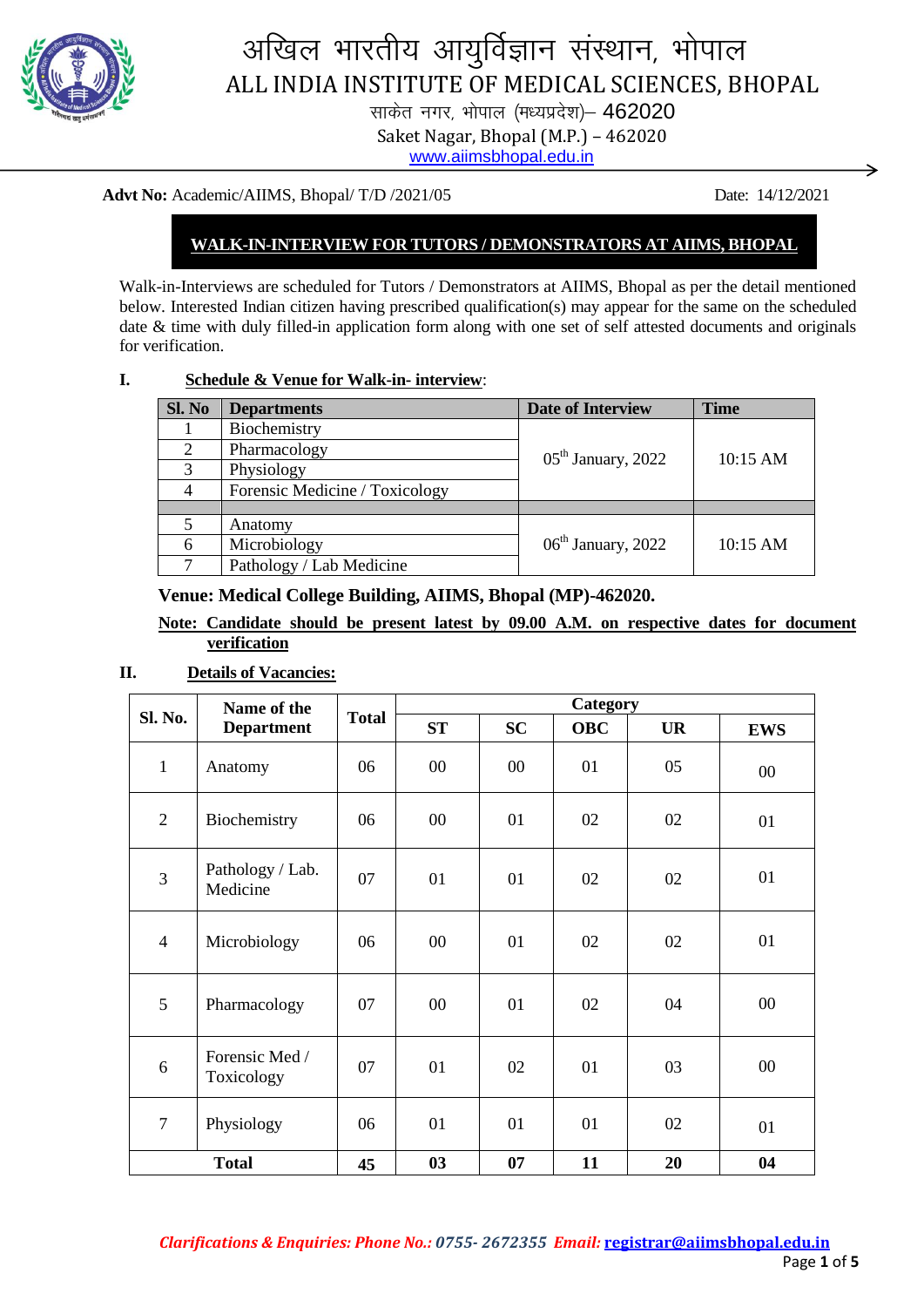## *NOTE:*

- *The Director, AIIMS Bhopal reserves the right to vary the vacancies including reserved vacancies as per the Govt. of India rules/circulars and requirements. Reservation is applied as per Govt. of India guidelines.*
- Reserved for Persons with Disability (PWD) as per Govt. of India guidelines. (only OPH **candidates may apply)**

*However, all PwD candidates may apply for posts under applicable categories (UR, EWS, OBC, SC, ST)*

- Age, experience and all other prescribed qualifications will be counted as on date of Walk- in-*Interview.*
- **III.** Pay Scale: Tutor/Demonstrator **-** Basic Pay Rs. 56,100 (Level 10) + NPA (if Applicable)

# **IV. Essential Qualifications:**

- For Medical Candidates:
	- a) A recognized MBBS degree.
	- b) The candidates should have passed MBBS (including completion of Internship) or equivalent degree recognized by MCI/NMC / State Medical Council.
- For Non-Medical Candidates: M.Sc. (Medical) in the concerned subject.
- **Candidates with MD/MS/DNB/Ph.D. from recognized University/Institute in concerned subject will be preferred.**

## **V. Eligibility:**

- To be eligible for selection for the above post, the candidate should have passed the qualifying examination by date of Interview (Including Internship) & result declared to this effect on or before this date.
- The candidates who are in service in any Govt. Hospital/ Institutions are required to forward/submit their application through proper channel only. The candidates will not be permitted for Interview, if they fail to produce "No Objection Certificate" from their employer on the day of Interview, during scrutiny of documents.

If it is brought to the notice of authorities at any stage that the candidate had not submitted application through proper channel, then the candidature will stand cancelled and in case of selected candidate, services will be terminated immediately.

#### **VI. Upper Age limit for Tutor Demonstrator as on the date of Interview:**

Upper Age Limit: 30 years, relax able for Scheduled Caste, Scheduled Tribe candidate up to a maximum period of five (5) years, for OBC candidates up to a maximum period of three (3) years.

i. In case of Physical Handicapped (OPH) candidates, age relaxation upto a maximum period of ten (10) years for General Category, Thirteen (13) years for OBC category and fifteen (15) years for SC/ST category candidates.

# **VII**. **Application Process**:

- Director AIIMS, Bhopal reserves the right to cancel the advertisement at any point of time without prior notice or fill up less number of posts as advertised depending upon the institutional requirement.
- Interested Indian citizens are required to visit on the scheduled date with an application and one set of photocopy (self attested) along with originals for verification.
- **The original certificates i.e. MBBS/MD/MS/DNB/M.Sc./P.hd Degree Certificate, Internship completion certificate, Qualifying degrees (MBBS/MD/MS/M.Sc./P.hd.), All Mark sheets, Medical Registration Certificate, Date of Birth Certificate, Caste Certificate, NOC etc., of the candidates who apply for the post will be verified at the time of Walk-In-Interview.**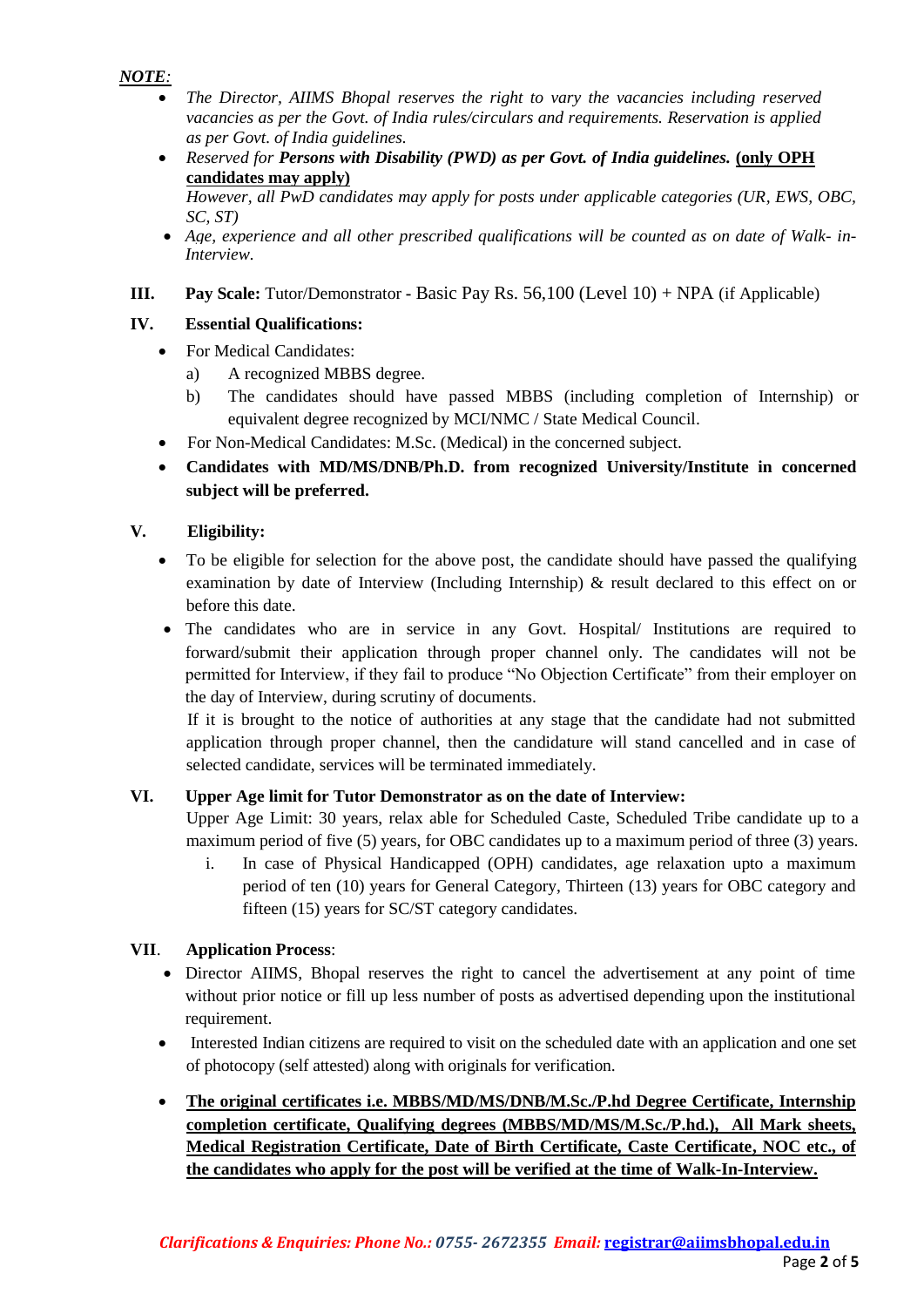## **VIII**. **Application Fees:**

- Person with Bench-mark disabilities (PWBD) : Nil
- For General /OBC category : Rs. 1000/-
- For EWS /SC/ST/category: Rs. 800/-
- Fees to be paid by Demand Draft only in favour of "**AIIMS Bhopal**"
- If candidates are applying for multiple departments then separate Demand Drafts are required with separate applications.
- Fee once remitted will not be refunded in any circumstance
- **IX.** Walk in Interview is scheduled for **Tutors/Demonstrators on 05th and 06th January, 2022.** Interested Indian citizens are required to walk in for interview on the scheduled date with an **application in the prescribed format (Annexure A)** and one set of photocopy (self attested) along with originals for verification and the application fee as required.

Inadequately filled / incomplete applications may be summarily rejected.

## **X. Tenure:**

The appointment to the post of Tutor / Demonstrators shall be for the period of 1 (one) year on temporary basis

- **XI. Documents: A**pplication form (on prescribed format) and the self- attested photocopies of the following along with the originals must be brought at the time of walk in Interview only.
	- "No Objection Certificate–NOC "for those who are working in Central/State Government / Semi Government, autonomous institutions from their respective organization. The candidates who are in service in any Govt. Hospital/ Institutions are required to forward/submit their application through proper channel only. The candidates will not be permitted for Interview, if they fail to produce "No Objection Certificate" from their employer on the day of Interview, during scrutiny of documents.

If it is brought to the notice of authorities at any stage that the candidate had not submitted application through proper channel, then the candidature will stand cancelled and in case of selected candidate, services will be terminated immediately.

 Degrees, Certificates, Mark sheets, Age proof, Caste certificate, Experience certificates and qualifying degree registration with State Medical Council is mandatory for Interview.

# **XII. Reservation for EWS / SC/ST/OBC/OPH (PwD) shall be applicable as per Govt. of India policy:**

- 1. **For OBC Candidates** will attach certificate issued by the competent authority in the form prescribed **(Annexure I)** for Central Government jobs along with certificate that the candidate does not belong to Creamy Layer. Date of issue of Certificate should not be **earlier** *than one year of the date of interview.*
- 2. For SC/ST-Certificate should be issued by Tehsildar or above rank officer in prescribed format.
- 3. **Reservation for Economically Weaker Sections (EWSs) shall be applicable as per Govt. of India, Office Memorandum No. 36039/1/2019-Estt (Res) DoPT dated 19th January, 2019 and 31st January, 2019:**

EWSs Candidates will attach certificate issued by the competent authority in the form prescribed (**annexure II)**. **Date of issue of EWS Certificate should not be earlier than one year of the date of interview.**

**As per guidelines EWS posts are not carried forward / or considered as backlog vacancy in case unfilled hence other category candidates may be allowed provisionally to apply for post subjected to condition that they will be considered for the post as an UR Candidate only if EWS category seat is otherwise not filled.**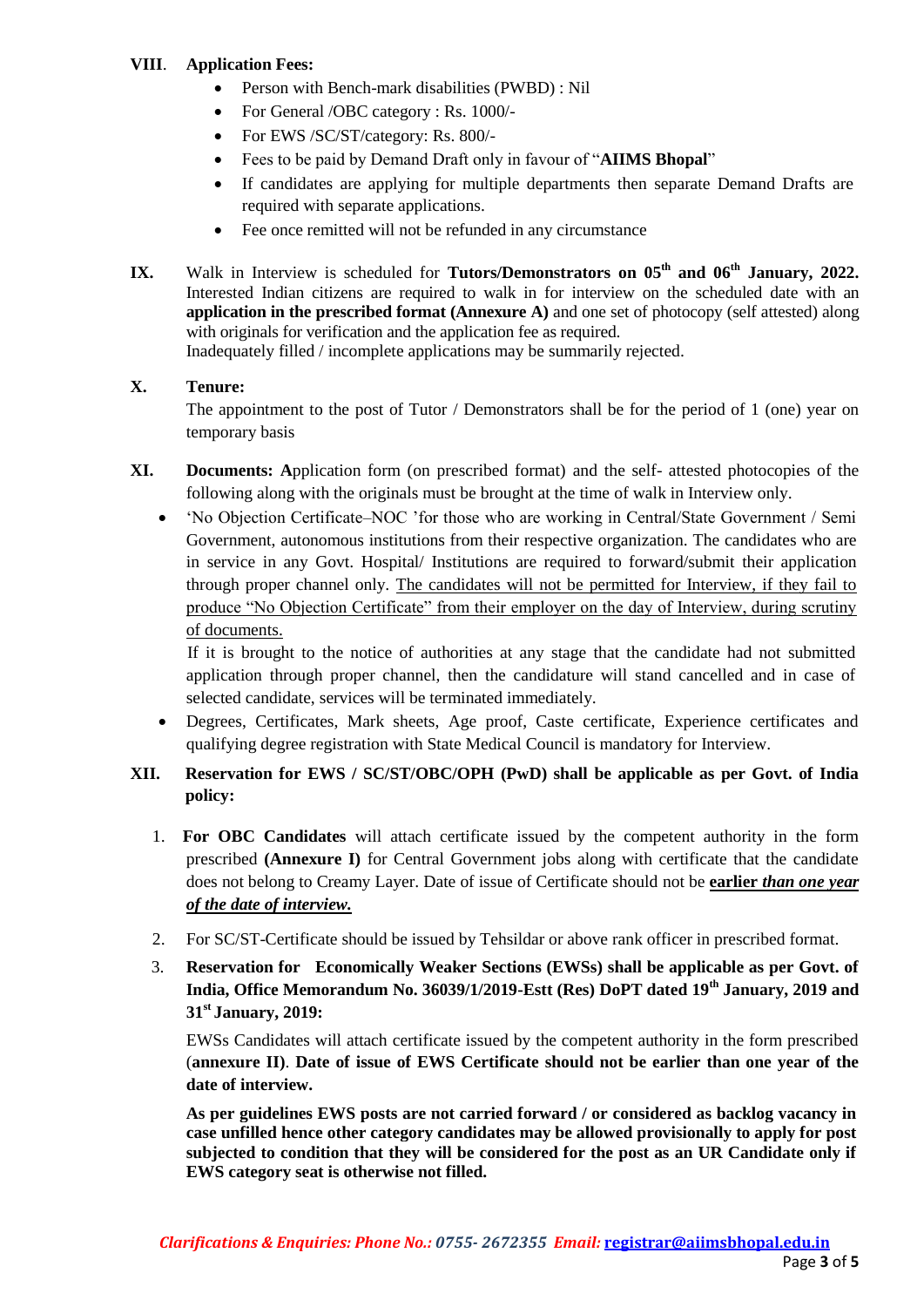- 4. Criteria for Orthopaedic Physically Handicapped (PwD):
- The Director, AIIMS Bhopal reserves the right to vary the vacancies including reserved vacancies as per the Govt. of India rules/circulars and requirements.
- Reserved for Persons with Disability (PWD) as per Govt. of India guidelines. (only OPH candidates may apply) However, all PwD candidates may apply for posts under applicable categories (UR, EWS, OBC, SC, ST)
- Age, experience and all other prescribed qualifications will be counted as on date of Walk- in-Interview.
- Physical Disability Certificate should be issued from a duly constituted and authorized Medical Board.
- 4% of the total posts will be horizontally reserved for PwD candidates as per Reservation Rules. The Reservation of PwD will be applicable for the post for which it is identified for. However, the quantum of reservation will be regulated, as per Govt. of India instructions.
- Disabled OL category of PwD candidates shall be suitable for both the posts. The definition of different categories of disabilities, for the purpose of age relaxation, will be same as per Govt. of India instruction.
- If a person with disability is entitled to age concession by virtue of being a Central Government employee, concession to him/her will be admissible either as a "person with disability" or as a "central Government employee" whichever may be more beneficial to him/her.
- Only such persons would be eligible for reservation under PwD quota in service/posts who suffer from not less than 40% of physical disability as identified for that post as per Govt. of India instructions. Person who wants to avail the benefit of reservation would have to submit a Disability certificate issued by a Competent Authority in prescribed format.
- The Medical Board issuing certificate shall conform to guidelines of Ministry of Social Welfare and Empowerment (Govt. of India).

#### **XIII. Selection procedure:**

- Walk-in-Interviews Test will be held at AIIMS Bhopal. No TA/DA will be paid for appearing in the Interview.
- The aspirants of Tutor/Demonstrator attending the walk-in-interview may note that in case of candidates exceeding more than 20 for one post there would be a written exam for screening purpose and this will not carry any weightage during the interview.
- The joining of the candidates will be purely need based.
- Any vacancy arising because of non- joining by selected candidates in this selection or by resignation of candidate who had joined after selection will be offered to the candidates from the waiting list according to their merit, if any.
- All information pertaining to this advertisement including date of Interview, result, joining etc. will be displayed only on the AIIMS Bhopal website which is www.aiimsbhopal.edu.in
- No individual intimation may be sent by AIIMS Bhopal to applicants. It will be the responsibility of applicants to keep abreast of the developments by visiting Institute website *[www.aiimsbhopal.edu.in](http://www.aiimsbhopal.edu.in/)* regularly.

**\*\*\*\*\*\*\*\*\*\*\*\*\*\*\*\*\*\*\*\***

Page **4** of **5**